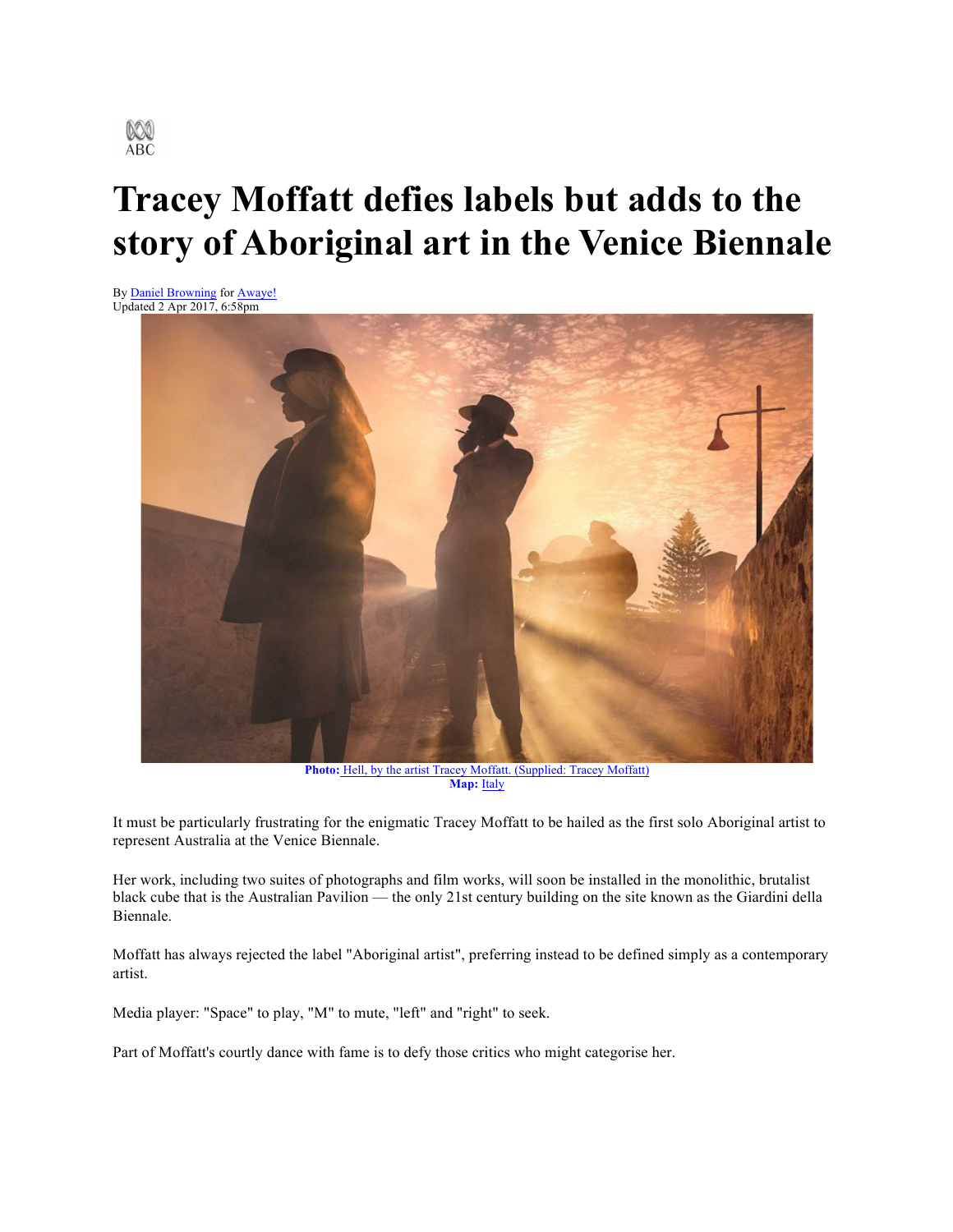"I think Tracey Moffatt wants to present herself as a slippery kind of character that the media and the pundits can't grab hold of," says the Aboriginal artist Vernon Ah Kee, who exhibited his work at the 2009 Venice Biennale in a group exhibition with non-Indigenous artists Ken Yonetani, Clare Healy and Sean Cordeiro.

"She revels in it — and honestly, more power to her.

"It's a clever game but I don't know how helpful it is to her or Australian art. She's always hesitant to describe herself definitively, and that's fine, but when people don't have anything to latch on to, they're just going to make up their own stories."



**Photo:** Tracey Moffatt rejects the label "Aboriginal artist", preferring to call herself a contemporary artist. (Supplied: Kate Ballis)

Moffatt's insistence on self-definition — or at least taking the epithet "Aboriginal artist" away from others — could be interpreted as mischief, or a form of personal sovereignty.

Certainly, Moffatt's artistic output over a 35-year career defies categorisation.

Yet Aboriginal artists still produce work that exceeds the nationalist term "Australian".

Aboriginal art, at the very least, contends with, deflects or subverts the entire notion of an Australian nation state. If it's good, it even makes you think you imagined the last 230 years.

## **A history of Aboriginal participation at Venice**

Rover Thomas and Trevor Nickolls were the first Aboriginal artists to represent Australia at the Venice Biennale in 1990.

In Thomas's work, "Australia" is subsumed by the ochres mined on Gija country in the East Kimberley, where the master lived and worked.

"Australian" is almost like saying "Lilliputian" — not very descriptive, and not particularly helpful when it comes to visual art.

"Aboriginal", however, is evocative, offering a political and social context as much as an aesthetic one. It can drive meaning and compel us to think very broadly.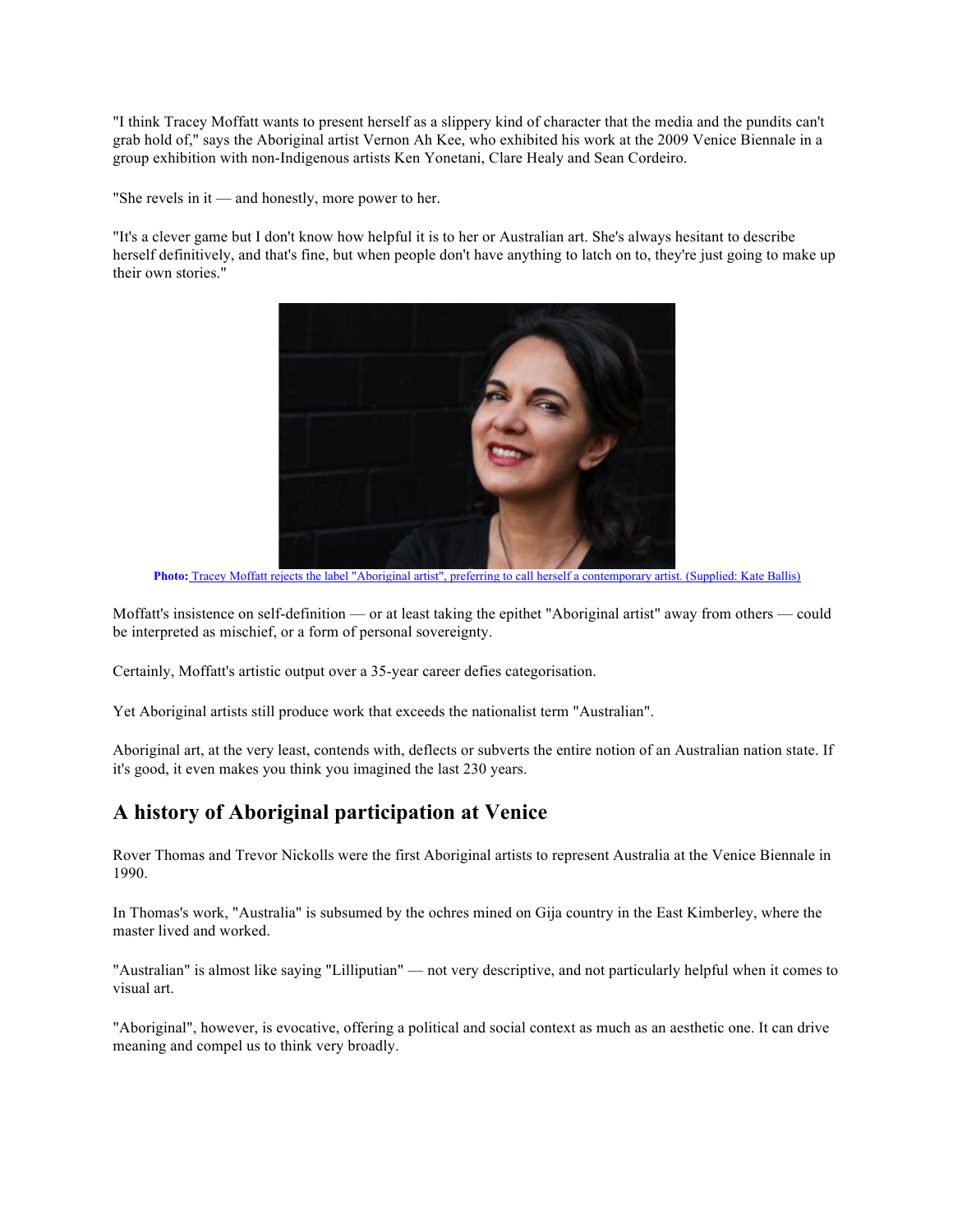

**Photo:** Two art handlers hold Lundari (Barramundi Dreaming) by the late Rover Thomas. (Getty Images: William West)

According to Seva Frangos, the art consultant who led the first exhibition of Aboriginal art in the Australian Pavilion in Venice in 1990, the Australia Council has driven a political agenda to position Aboriginal art in a certain way internationally.

Before then, Ms Frangos says, Aboriginal art was seen as ethnographic. But at the 1990 show, Australia wanted to present Indigenous artists as Australian contemporary artists.

"That was the concept of the show. It straddled a fine line in many ways," she says. "The work itself was world class.

"This was Australia attempting to take contemporary Indigenous art from remote communities to the world, and to have a dialogue about that within a contemporary art practice."

The next big exhibition of Aboriginal art in Venice was in 1997 when Hetti Perkins, Victoria Lynn and Brenda Croft curated a group show featuring three leading Aboriginal artists, all of whom were women.

That exhibition, titled Fluent, was perhaps last big fanfare of Aboriginal art in terms of official Australian representation at the Venice Biennale.



**Photo:** The Australian Pavilion in the Giardini della Biennale in Venice. (Supplied: John Gollings)

The Australia Council tender process only invited submissions from female Indigenous artists, which led to a minor critical backlash.

"Of course there were a few hackles raised, which got reflected in the early press of the time," says curator Brenda Croft.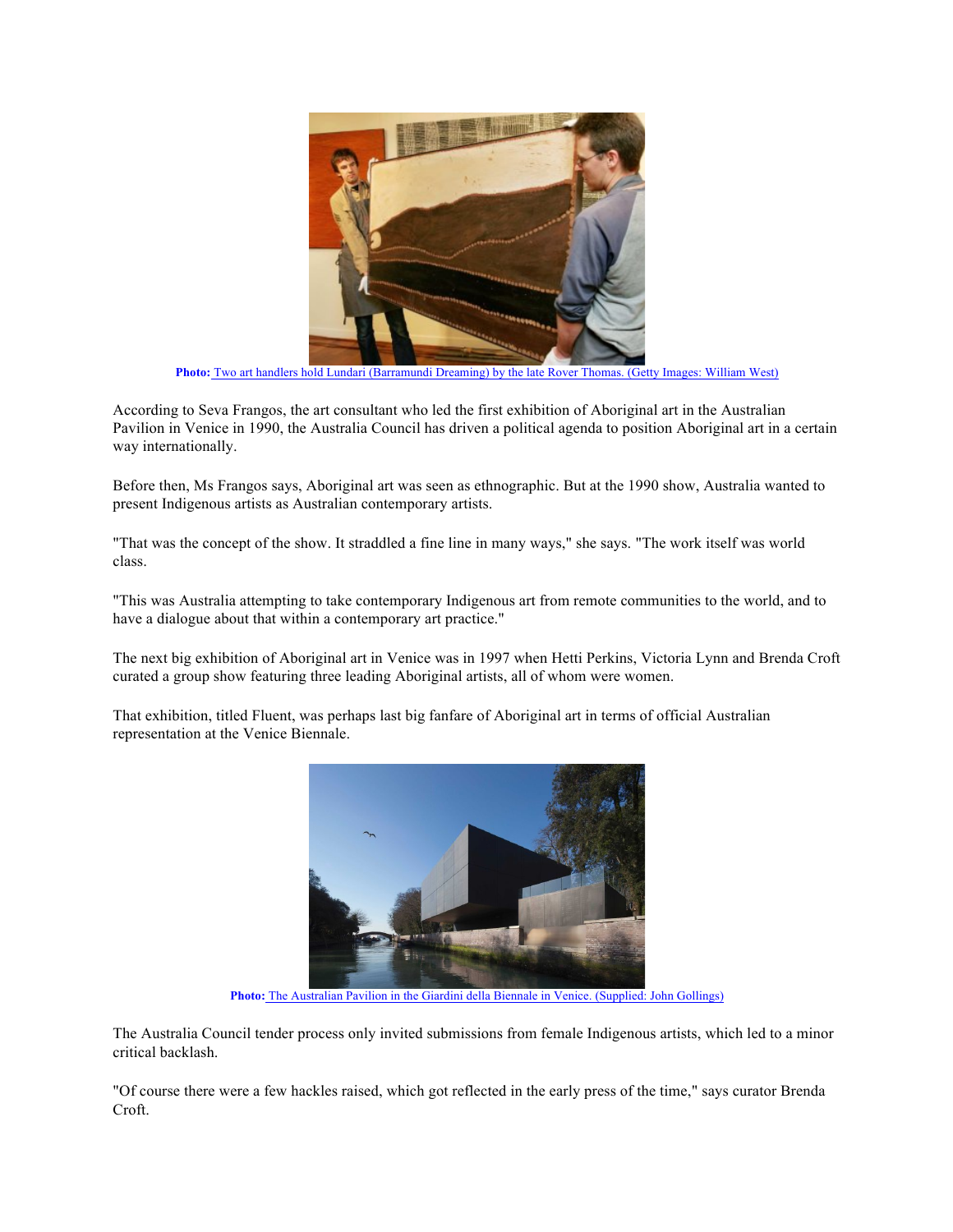"It would be much more rampant now — but it was quite negative and dismissive, which we expected."

Fluent included the work of Emily Kame Kngwarreye, Yvonne Koolmatrie and Judy Watson, covering a broad range of Aboriginal women's artistic practice.

"The Venice Biennale is this weird carbuncle, a limpet that's attached itself to the city," Croft says.

"These are expos, they're art expos. [Venice] sees itself as the most important, but is it?"

## **Moffatt's work 'open to many interpretations'**

Tracey Moffatt is circumspect, even slightly evasive, about the work she has created for the historic Australia Council commission, as she must be.

"My Horizon is open to many interpretations," Moffatt told Cassie McCullagh in an interview for Books and Arts.

"For me, it could be about looking out into the distance or into the future to escape from where we are or our situation, almost like a retreat, a moving into the realm of one's imagination. And that is what artists do, we go to some other place."

Only one sepia-toned image, shadowy and filmic, has been released to the media — complying with the strict embargo set by the Venice Biennale itself.

Media player: "Space" to play, "M" to mute, "left" and "right" to seek.

The title of Moffatt's Venice exhibition My Horizon is represented perfectly in this image. We don't know whether the actors are fantasising of the horizon beyond, trapped in a world they cannot escape. There is refuge beyond the horizon — or is it a place where dreams go to die?

Hell is from a suite of photographic images entitled Passage, and in Moffatt's enigmatic narrative style, probably alludes to some interpersonal drama. The image might be read as a scene from a 1940s film-noir, but there is nothing Hollywood about it.

The costumed actors in this particular shadow play appear to be African; a woman — dressed for some kind of journey, possibly pregnant — gazes into the distance across a sandstone embankment.



**Photo:** Something more no. 1 1989, a Tracey Moffatt work held by the National Gallery of Victoria, Melbourne. (Supplied)

A man in a lairy suit and broad-brimmed hat smokes a languid cigarette, while another man waits nearby on a motorcycle.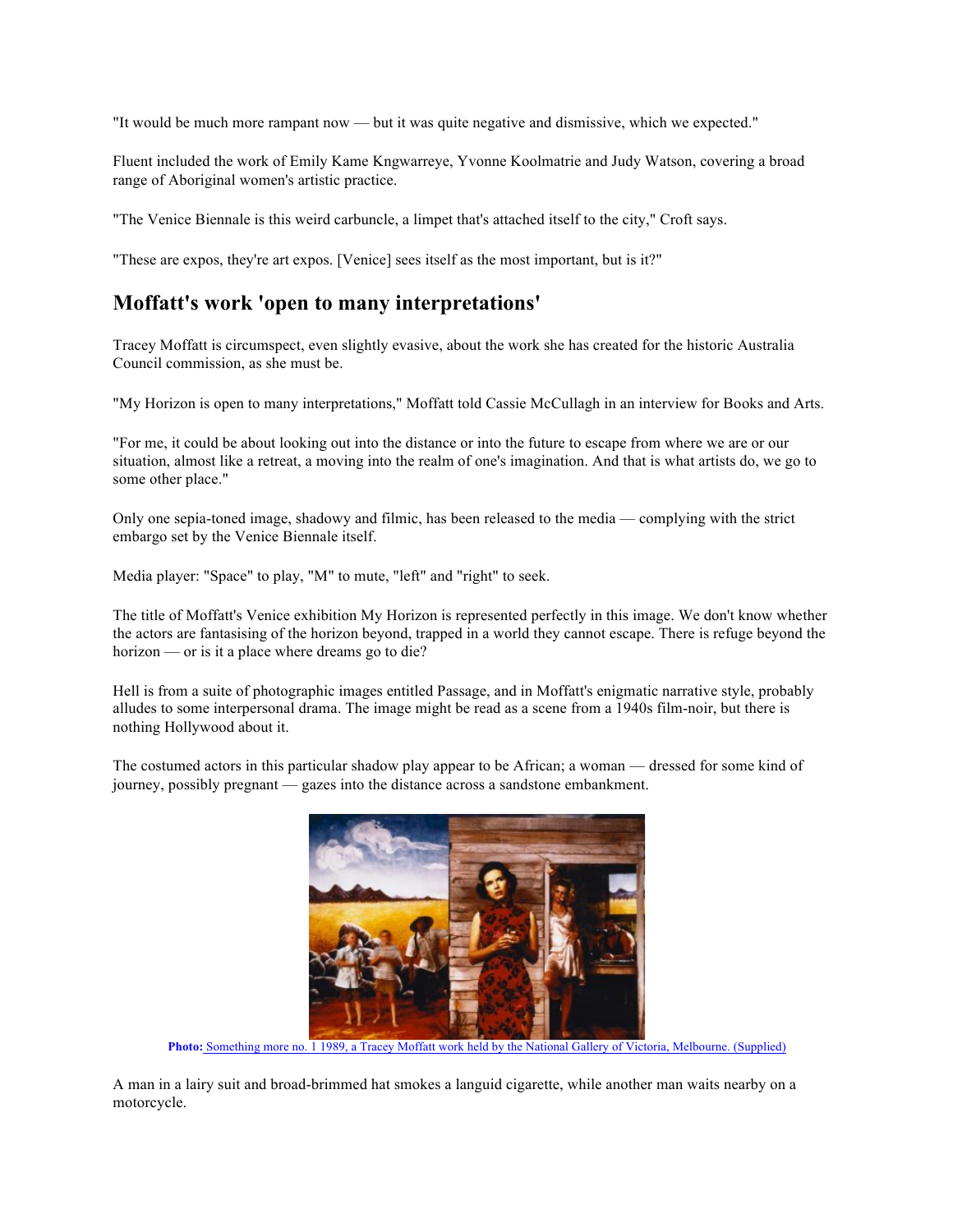Moffatt does not take photographs; she stages them, as if they are scenes from a film.

If this is a nostalgic take on the absences and silences in film history, and the exclusion of people of colour except as ciphers, the nostalgia is for a world that never existed.

Power and colonial history, and cinematic tropes figure in Moffatt's images over time.

Sex and sexual allure, promise and threat are conflated with racial politics.

## **A platform to interrupt nationalist discourse**

Aboriginal artist Daniel Boyd, whose artwork sometimes obliterates colonial paintings to mere points of light, had his work curated into the Venice Biennale two years ago.

Oddly enough, curator Okwui Enwezor also selected a 1994 work, held privately, by the late Emily Kame Kngwarreye.



**Photo:** Daniel Boyd works on Untitled (2014), acquired by the Art Gallery of New South Wales. (Supplied: Daniel Boyd/Art Gallery of NSW)

Boyd told Awaye at the time that he was thrilled that Enwezor had included several of his monochromatic paintings to be seen in two highly visible locations: the Arsenale, a complex built around Venice's historic shipyard, and the Giardini.

"I must say that it's a huge honour to be representing Indigenous Australians," he said in 2015.

According to Ah Kee, "the pavilions function like these little embassies".

"Another aspect is that they are spaces for disruption and a place to ask questions of their own countries, and some artists do that amazingly," he says.

Ah Kee's installation featured 10 custom-made surfboards. The work, an installation called Cant Chant, riffed on the idea that the beach is a contested, even racialised site in Australia.

Ah Kee also exhibited a multi-channel video about two parallel flashpoints in recent Australian history: the 2005 Cronulla riots and the death in custody of Cameron Doomadgee on Palm Island in 2004.